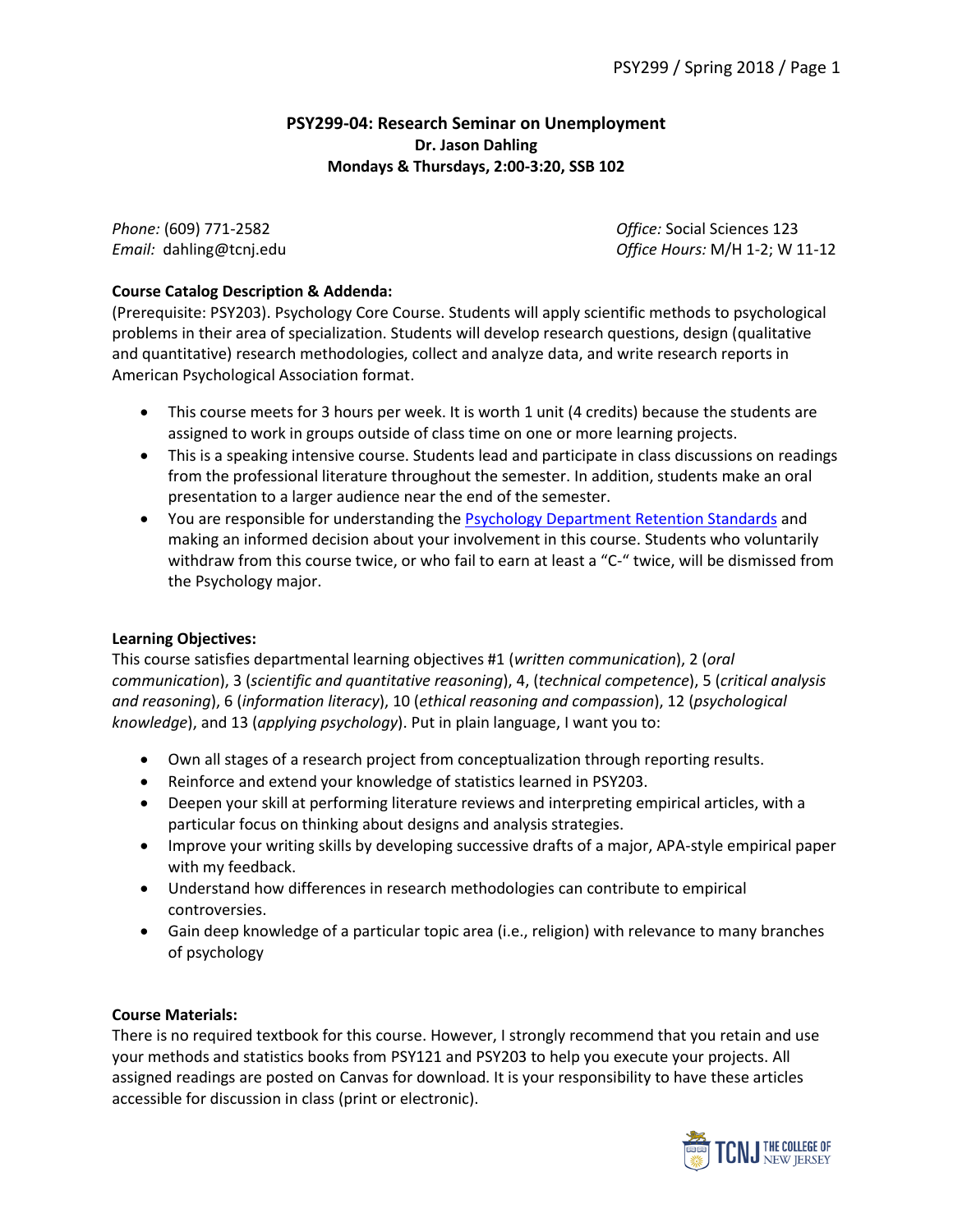#### **Graded Course Requirements:**

- 1. **Quizzes**: You will have two quizzes. Quiz 1 is a take home, open-book exam designed to reinforce our initial coverage of topical content on religion at work. Quiz 2 is a traditional, closed book, in-class assessment that covers the subsequent content on theory, methods, multivariate relationships, and writing.
- 2. **Homework assignments**: Four homework assignments are due over the course of the semester. Homework assignments are designed to contribute to your project and to reinforce statistical concepts that you will need for your analyses. Each will be explained with a separate handout.
- 3. **Experimental materials**: Your group is responsible for designing and assembling the measures and materials that you need to conduct your experiment. Developing these materials, selecting measures, writing a protocol for the experiment, and building everything on Qualtrics are necessary prerequisites for running your study.
- 4. **APA-style research report installments**: The culminating project of this course is a research report of at least 20 pages of text based on the study that you conduct over the semester. Throughout the semester, you will hand in 3 drafts of sections of the paper before submitting the final, APA-style paper during exam week. **Important note:** While you will run your study together with the members of your research group, you must write the paper on your own.
- 5. **Presentation:** At the end of the semester you will make a formal presentation of your research project with your group at the Celebration of Student Achievement. You will be evaluated on the draft of your poster presentation, which you will make in class, as well as the presentation of the final poster.
- 6. **Collaboration:** Collaboration is an important part of psychological research. Throughout the semester, you will work together with a research group of to design and carry out your study. Your peers will evaluate your performance on three occasions throughout the semester. Evaluations will be based on whether you attended scheduled meetings, were punctual and responded to emails and other communication in a timely fashion, and whether you contributed equally to the group in all stages of the process.

In addition to these graded course requirements, there are several additional assignments reported on Canvas that are evaluated in a complete/incomplete capacity. These are prerequisites for executing your study, such as completing research ethics training, responding to a project interest survey, and developing your poster for the Celebration of Student Achievement. Because failure to complete these items prohibits you from even attempting graded assignments, they are essential to passing the course despite not contributing directly to your grade.

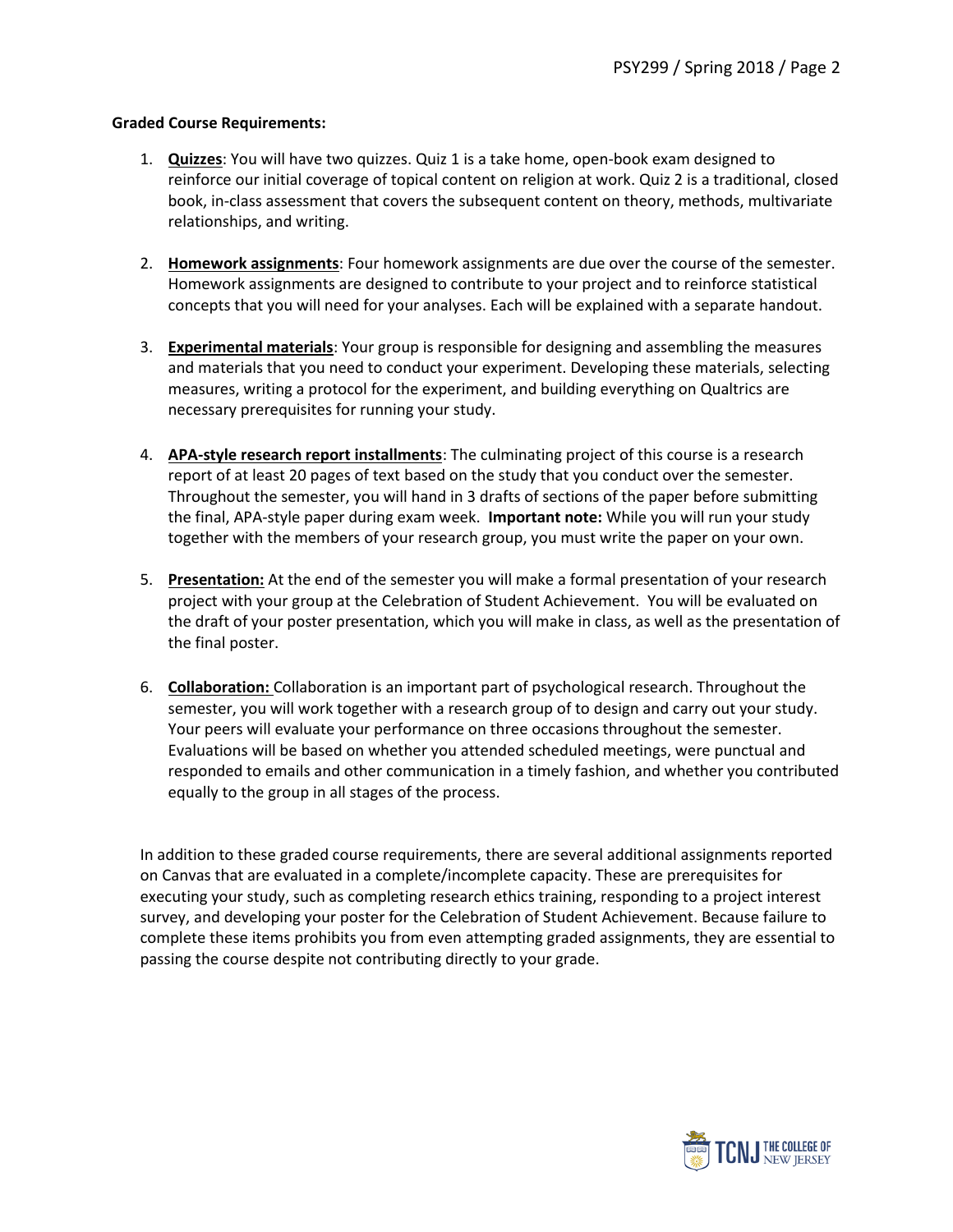## **Grading Criteria:**

| Assignment                                                       | <b>Points</b> |
|------------------------------------------------------------------|---------------|
| Take-Home Quiz 1                                                 | 10            |
| In-Class Quiz 2                                                  | 30            |
| HW 1 (Article analysis)                                          | 5             |
| HW 2 (Annotated bibliography)                                    | 10            |
| HW 3 (Stats review lab)                                          | 15            |
| HW 4 (New stats lab)                                             | 15            |
| <b>Experimental materials</b>                                    | 10            |
| Project installment #1 (Outline Introduction)                    | 30            |
| Project installment #2 (Introduction + Methods)                  | 90            |
| Project installment #3 (Revise Intro + Methods, add Results +    | 80            |
| Discussion)                                                      |               |
| Project installment #4 (Final paper, inclusive of all revisions) | 70            |
| Presentation                                                     | 20            |
| Collaboration                                                    | 15            |
| <b>TOTAL:</b>                                                    | 400           |

The following grading system will be used to assign letter grades:

| <b>EARNED PERCENTAGE</b> | <b>COURSE</b> | <b>EARNED PERCENTAGE</b> | <b>COURSE</b> |
|--------------------------|---------------|--------------------------|---------------|
| <b>TOTAL</b>             | <b>GRADE</b>  | <b>TOTAL</b>             | <b>GRADE</b>  |
|                          |               |                          |               |
| 93-100%                  | A             | 73-76%                   | C             |
| 90-92%                   | $A -$         | 70-72%                   | $C-$          |
| 87-89%                   | $B+$          | 67-69%                   | D+            |
| 83-86%                   | B             | 60-66%                   | D             |
| 80-82%                   | <b>B-</b>     | < 60%                    | F             |
| 77-79%                   | $C+$          |                          |               |

## **Course Policies**

#### **Academic Integrity Policy:**

Cheating and plagiarism are serious violations of the College's Academic Integrity Policy. It is your responsibility to familiarize yourself with this policy, which is available in full at the link below. Under this policy, I am obligated to file any academic integrity violations for review. In the interest of promoting academic integrity, all work submitted to Canvas will be subjected to a plagiarism scan. Please note that the result of this scan is that your work will be stored anonymously within the Turn-It-In system to be compared against future submissions made by other students. <http://policies.tcnj.edu/policies/viewPolicy.php?docId=7642>

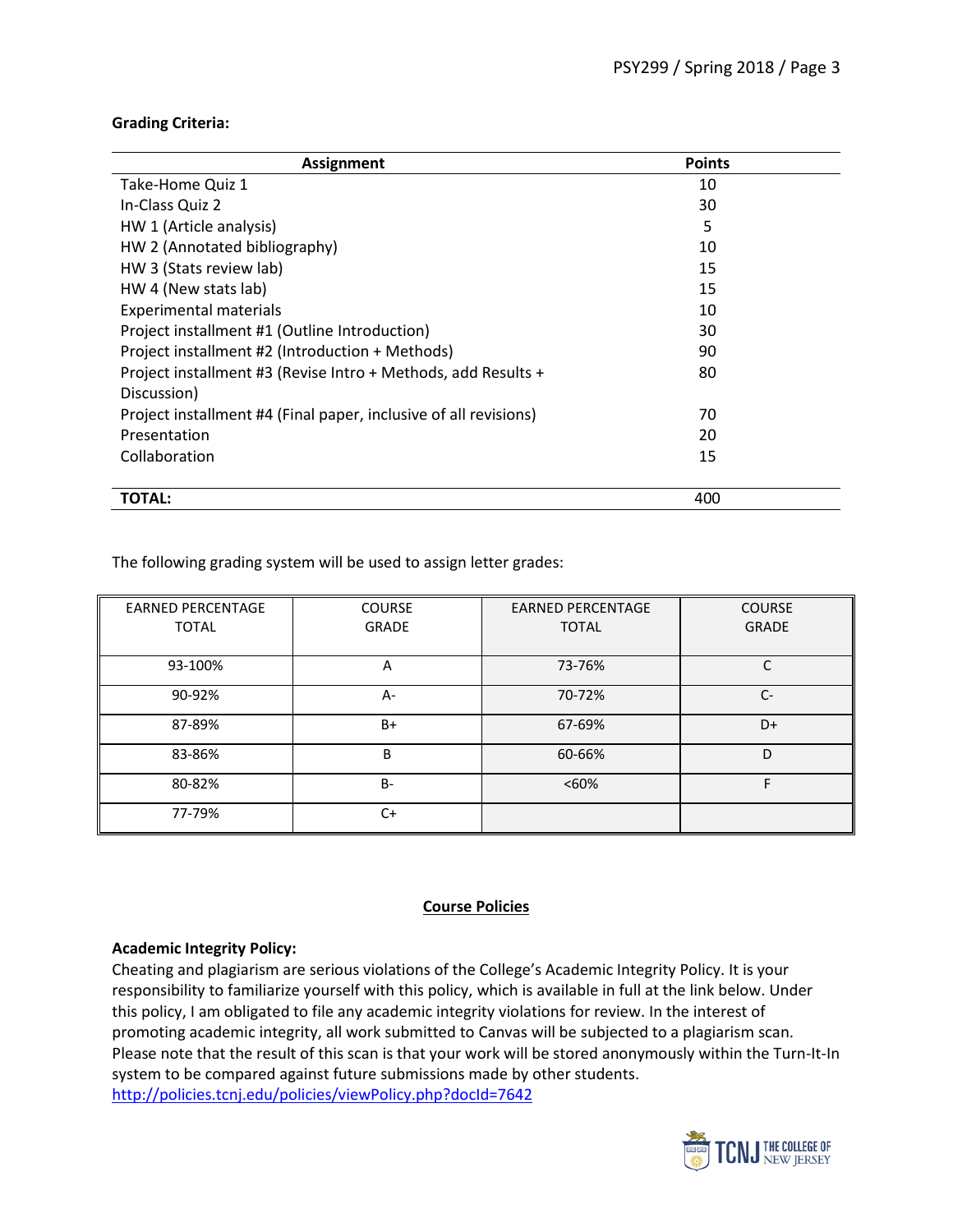## **Assignment Policies:**

- **Assigned Reading:** Any required readings will be posted on Canvas for you to download. Read the materials carefully because you will be expected to discuss the readings and have sufficient understanding to participate in class activities. Unannounced quizzes may be introduced if students routinely fail to complete the assigned reading.
- **Assignment Submission:** All assignments must be submitted to Canvas for a timestamp and plagiarism scan unless otherwise indicated; emailed submissions will not be accepted. You are responsible for checking that you have uploaded the correct file to Canvas before the assignment deadline, that your uploaded file has a valid .doc or .docx extension, and that your uploaded file can be opened. Incorrect or invalid submissions accrue a late penalty as noted below.
- **In-class assessments:** During in-class assessments, you are not permitted to have any electronic devices turned on and visible. This includes computers, tablets, cell phones, wearable technology, and anything else with an on/off switch. Earbuds or headsets are not permitted. I also expect that you will remain in the classroom until the assessment is completed unless medical accommodations have been made through Disability Support Services. Make-up assessments are only provided in extreme extenuating circumstances, defined at my discretion, and will differ in format and content from the exam administered to the rest of the class.
- **Late Penalties:** Canvas reports the dates and times that items are due. Late submissions will be penalized at a rate of 15% per 24-hour block after the deadline. That is, an assignment submitted up to 24 hours late receives a 15% penalty, between 24-48 hours late receives a 30% penalty, and between 48-72 hours late receives a 45% penalty. After an assignment is in excess of 72 hours late, including weekends, I will no longer accept it and you will receive a 0% grade.

## **Attendance Policy:**

Attendance is expected in accordance with College attendance policy, as explained in full here: <http://policies.tcnj.edu/policies/digest.php?docId=8162>

## **Communication Policy:**

All communication about the course will be sent to your TCNJ email. You are expected to regularly check this account. All communication to me should be emailed to [dahling@tcnj.edu;](mailto:dahling@tcnj.edu) *please do not message me through Canvas.*

## **Disability Policy:**

Any student who has a documented disability and is in need of academic accommodations should notify me *during the first week of classes* and contact the Office of Differing Abilities Services (609-771-2571). Accommodations are individualized and in accordance with Section 504 of the Rehabilitation Act of 1973 and the Americans with Disabilities Act of 1992. See here for more information: <http://policies.tcnj.edu/policies/viewPolicy.php?docId=8082>

## **PIPER Policy:**

All students enrolled in PSY299 must complete 8 PIPER credits by participating in psychology research studies or completing an alternative assignment. The complete list of responsibilities for research

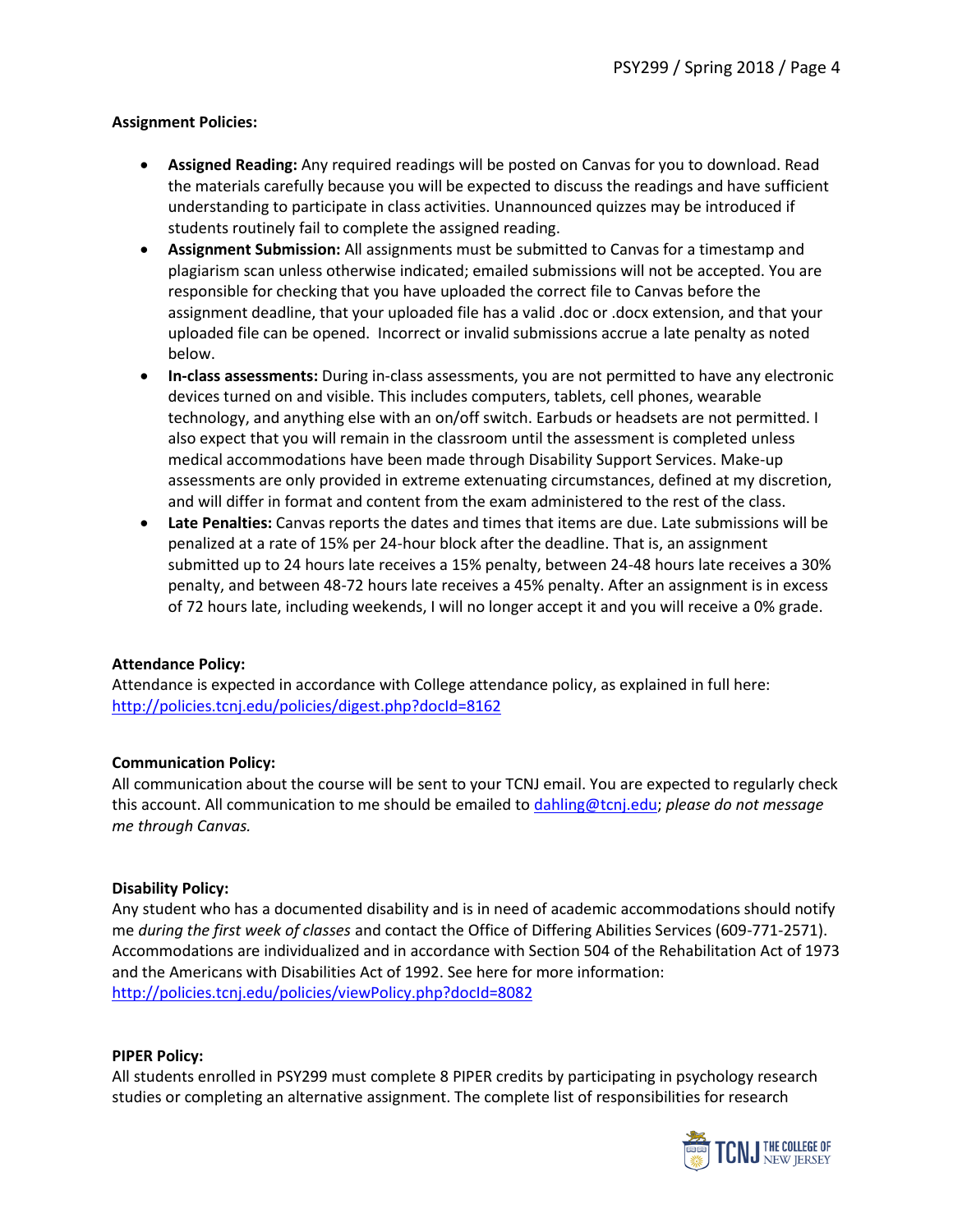participants and researchers is posted on the PIPER website [\(http://piper.pages.tcnj.edu\)](http://piper.pages.tcnj.edu/). Failure to complete this requirement will result in a one-half letter grade deduction from your final course grade (e.g., a B+ would be reduced to a B). In order to receive PIPER credits, you must participate in studies and apply your credits to this course on or before the last day of classes. Contact [piper@tcnj.edu](mailto:piper@tcnj.edu) with any technical difficulties you encounter.

## **Student Conduct Policy:**

The College of New Jersey Policy Prohibiting Discrimination in the Workplace/Educational Environment governs the college's commitment to and expectations of having an environment that respects the diversity of all members of the campus community. Under this policy, forms of discrimination or harassment based upon specific protected categories are prohibited and will not be tolerated. If you wish to report a concern, please contact Kerri Thompson Tillett, Chief Diversity Officer, at 771-3139, or via email at [thompsok@tcnj.edu.](mailto:thompsok@tcnj.edu)

<http://policies.tcnj.edu/policies/digest.php?docId=9122>

## **Technology Policy:**

Cell phones should be muted and out of sight during class. [Although research is clear that laptop usage](http://www.academia.edu/download/38592671/695_Sana_et_al._2013-laptops.pdf)  [in the classroom is detrimental to exam performance,](http://www.academia.edu/download/38592671/695_Sana_et_al._2013-laptops.pdf) you can make your own choice and may bring a laptop or tablet if you feel it is helpful to take notes. However, if it is clear that you are not paying attention or that you are distracting others, I will ask you to put your computer away.

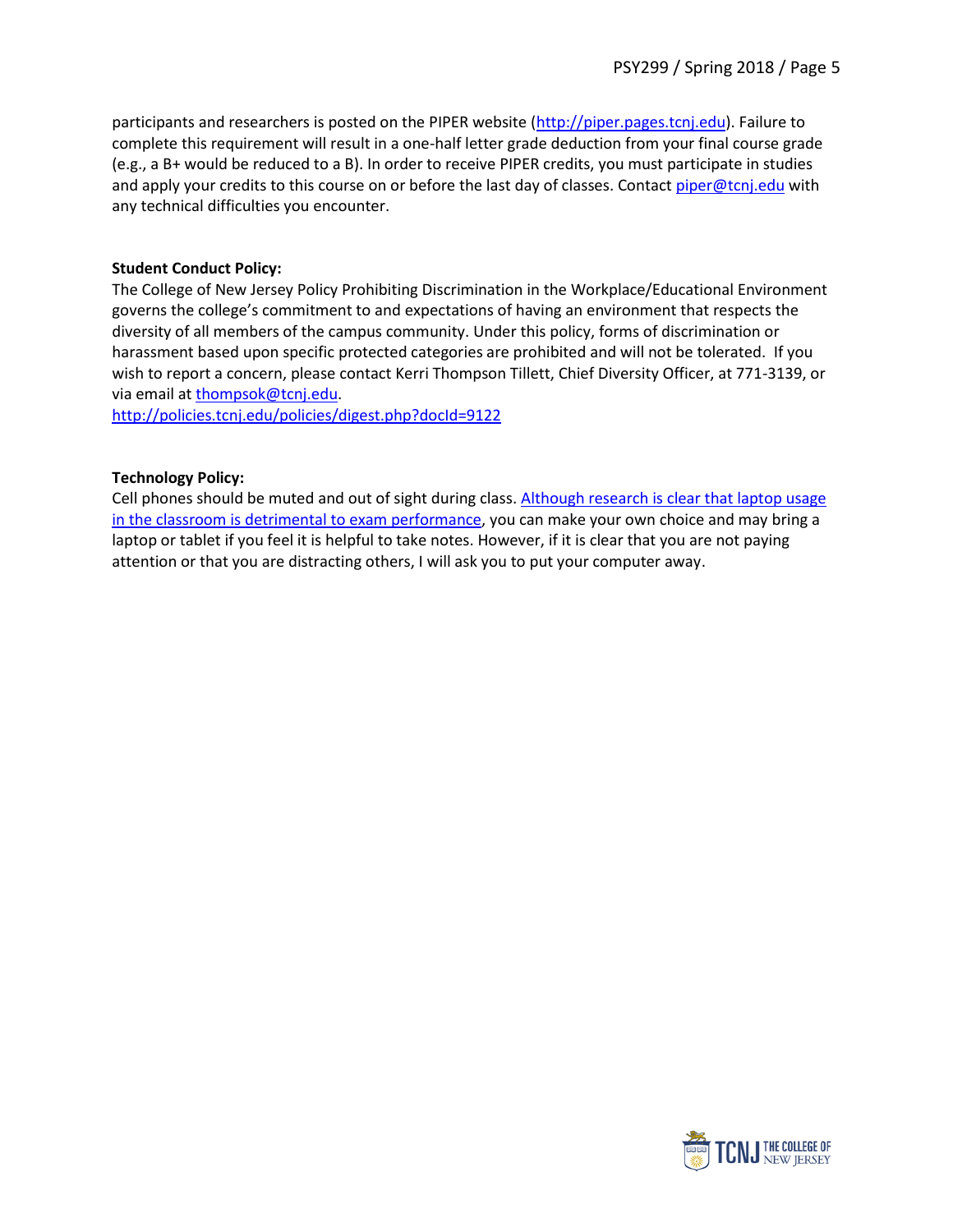## **Tentative Schedule**

Most class meetings will involve lecture and discussion, typically with a sizable chunk of open time to work on assignments and project-related activities individually or in groups while I circulate around the room. The schedule of topics and due dates stated below is subject to change if our projects are running behind, or if we experience inclement weather or other unplanned setbacks. Any changes from this schedule will be announced in class and via email. Class does not meet on highlighted dates.

| <b>Date</b>         | <b>Topic &amp; Assigned Reading</b>                             | Events/              |
|---------------------|-----------------------------------------------------------------|----------------------|
|                     |                                                                 | <b>Items Due</b>     |
| 22<br>Jan           | <b>Background: Introduction to Unemployment Research</b>        | Individual:          |
|                     | Review syllabus and course purpose. Discuss readings            | NIH certificate      |
|                     | assigned for Quiz #1. Learn more about unemployment and         | Quiz #1<br>$\bullet$ |
|                     | possible project concepts for this course.                      | Group:               |
|                     | DeBell (2006)                                                   | None                 |
|                     | Paul & Moser (2009)<br>٠                                        |                      |
|                     | Thompson, Nitzarim, Her, & Dahling (2013)<br>$\bullet$          |                      |
|                     | Duffy, Blustein, Diemer, & Autin (2016)                         |                      |
| 25                  | <b>Background: Writing about Theory</b>                         | Individual:          |
|                     | Discuss the importance of grounding research in psychological   | Project interest     |
|                     | theory. Clarify what theory is not. Evaluate an article         | survey               |
|                     | submitted for blind review to a peer-reviewed journal and       | HW1                  |
|                     | discuss strengths and weaknesses.                               | Group:               |
|                     | Sutton & Staw (1995) - read through top of p. 378               | None                 |
|                     | Anonymous (2014)                                                |                      |
| 29                  | <b>Background: Social Cognitive Career Theory</b>               | Individual:          |
|                     | Review major theory that is relevant to our course projects.    | None                 |
|                     | Begin linking theory to hypotheses for our projects. Finalize   | Group:               |
|                     | project group memberships.                                      | None                 |
|                     | Lent (2013)                                                     |                      |
|                     | Thompson, Dahling, Chin, & Melloy (2017)                        |                      |
|                     |                                                                 |                      |
| Feb<br>$\mathbf{1}$ | Background: Concept Development & Literature Search             | Individual:          |
|                     | Class meets in SSB 8 to look for research to read for annotated | None                 |
|                     | bibliography (HW2).                                             | Group:               |
|                     | No assigned reading                                             | None                 |
|                     |                                                                 |                      |
| 5                   | Background: Concept Development & Literature Search             | Individual:          |
|                     | Class meets in SSB 8 to look for research to read for annotated | None                 |
|                     | bibliography (HW2).                                             | Group:               |
|                     | • No assigned reading                                           | None                 |
|                     |                                                                 |                      |
| 8                   | Background: Concept Development & Literature Search             | Individual:          |
|                     | Class meets in SSB 8 to look for research to read for annotated | None<br>$\bullet$    |
|                     | bibliography (HW2).                                             | Group:               |
|                     | No assigned reading.                                            | None                 |
|                     |                                                                 |                      |

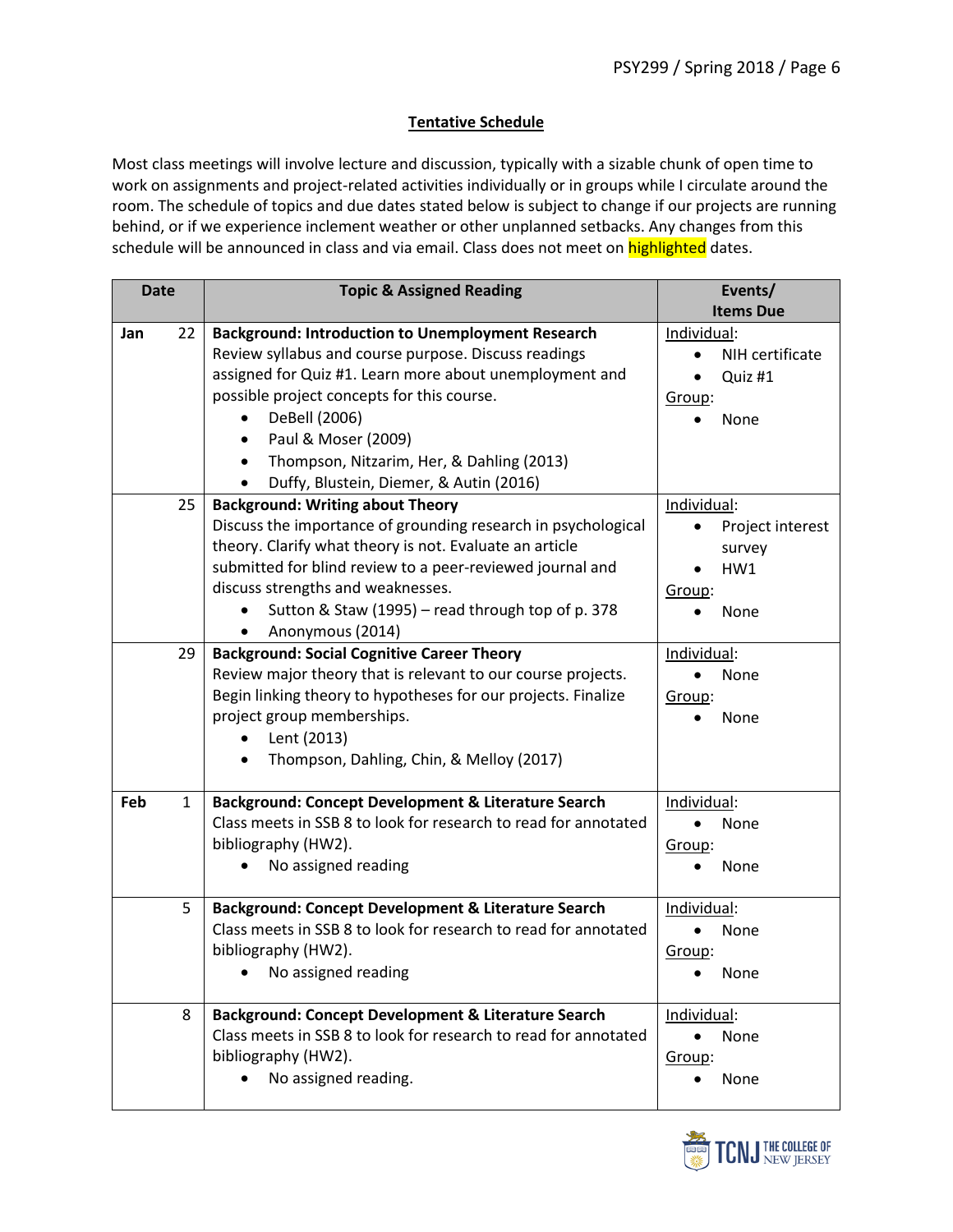|     | 12<br><b>Writing: Outlining the Introduction</b>                  | Individual:                  |
|-----|-------------------------------------------------------------------|------------------------------|
|     | Clarify the content of a good Introduction section in advance     | None<br>$\bullet$            |
|     | of the outline for draft #1. Discuss the differences between      | Group:                       |
|     | enjoyable and bad empirical articles. Refresh understanding of    | None                         |
|     | APA style.                                                        |                              |
|     | Grant & Pollock (2011)                                            |                              |
|     | Sparrowe & Mayer (2011)                                           |                              |
|     |                                                                   |                              |
|     | <b>Method: Experimental Manipulations</b><br>15                   | Individual:                  |
|     | Refresher on experimental design. Break into project groups       | HW <sub>2</sub><br>$\bullet$ |
|     | and brainstorm manipulations for IVs. Discuss experimental        | Group:                       |
|     | trade-offs between fidelity and pragmatism.                       | None                         |
|     | Haslam & McGarty (2003)<br>$\bullet$                              |                              |
|     |                                                                   |                              |
|     | 19<br><b>Method: Selecting Measures and Using Qualtrics</b>       | Individual:                  |
|     | Refresher on test validity and reliability. Discuss how to select | Log into                     |
|     | good measures of covariates and dependent variables. Break        | Qualtrics                    |
|     | into project groups and identify variables to be measured and     | Group:                       |
|     | identify what measures still need to be found. Conduct short      | None                         |
|     | tutorial on Qualtrics.                                            |                              |
|     | Kline (2009) – read through top of p. 217                         |                              |
|     |                                                                   |                              |
|     | <b>Method: Ethical Approval for Research</b><br>22                | Individual:                  |
|     | Discuss ethical practices in psychology and potential ethical     | Draft 1<br>$\bullet$         |
|     | problems associated with our projects. Overview the RPE           | Group:                       |
|     | application process within the Psychology Department.             | None                         |
|     | Discuss data collection practices on Amazon Mechanical Turk.      |                              |
|     | Buhrmester, Kwang, & Gosling (2011)                               |                              |
|     | Zang & Shaw (2012)                                                |                              |
|     |                                                                   |                              |
|     | <b>Method: Assembling Experimental Materials</b><br>26            | Individual:                  |
|     | Class meets in SSB 8 to refine materials, look for measures,      | None                         |
|     | prepare experimental manipulations, and RPE applications.         | Group:                       |
|     | No assigned reading.                                              | Drafts of                    |
|     |                                                                   | materials                    |
| Mar | <b>Method: Piloting Materials</b><br>$\mathbf{1}$                 | Individual:                  |
|     | Class meets in SSB 8 to pilot test their studies on volunteers    | None                         |
|     | from Dr. Dahling's research lab. Based on feedback received,      | Group:                       |
|     | make necessary modifications. Begin preparing RPE                 | <b>Final materials</b>       |
|     | applications in advance of next class meeting.                    |                              |
|     | No assigned reading.                                              |                              |
|     |                                                                   |                              |
|     | <b>Method: Finalizing and Submitting RPE Applications</b><br>5    | Individual:                  |
|     | Review copies of RPE applications in class. Sign and submit       | None<br>$\bullet$            |
|     | applications after all problems have been resolved. Provide       | Group:                       |
|     | support for any questions concerning Draft #2.                    | <b>RPE</b> application       |
|     | No assigned reading.<br>$\bullet$                                 |                              |
|     |                                                                   |                              |

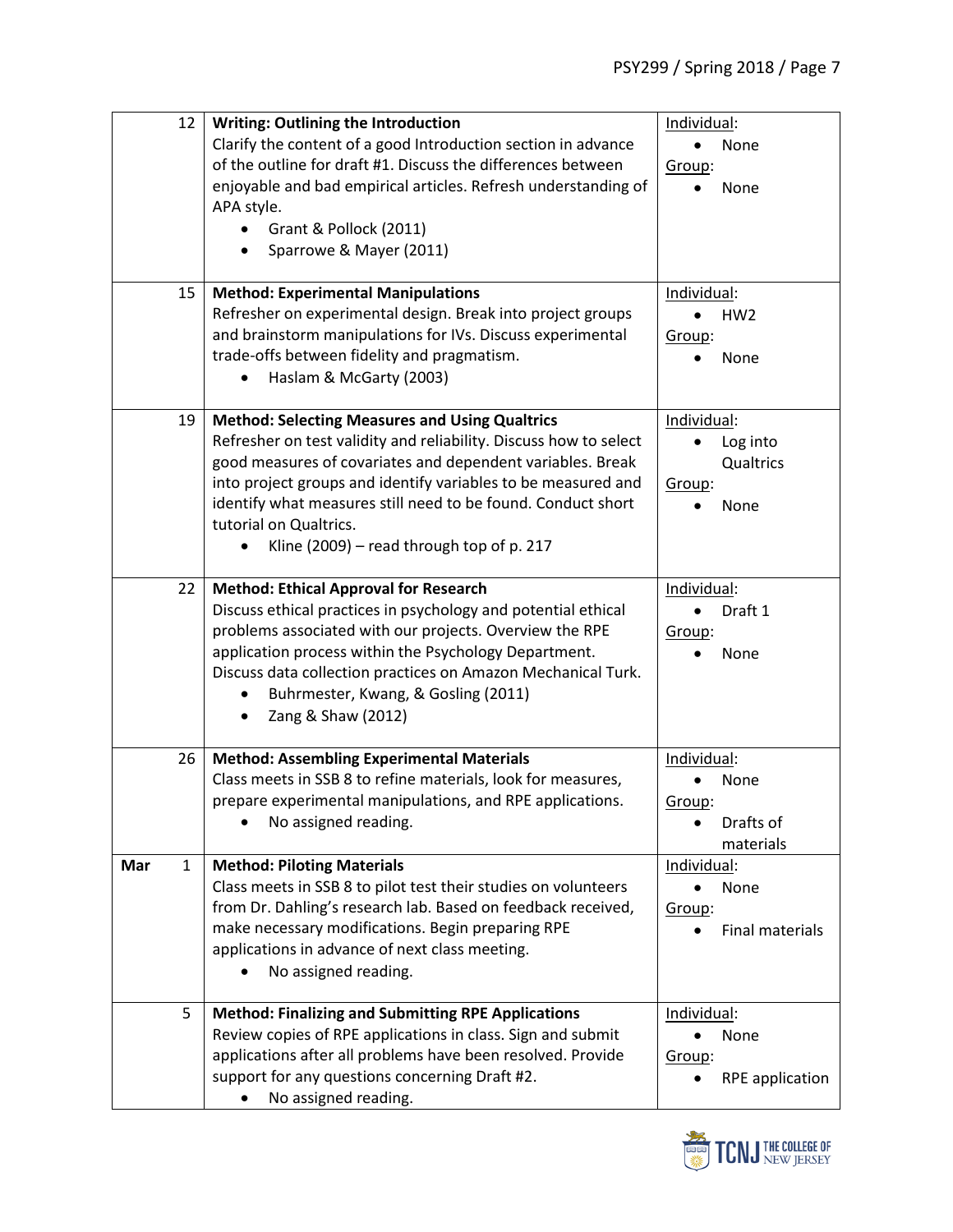| 8                     | <b>Individual Consultations</b>                               | Individual:          |
|-----------------------|---------------------------------------------------------------|----------------------|
|                       | No class meeting. I am available to work with you on          | None                 |
|                       | questions concerning Quiz #2, Draft #2, or your RPE feedback, | Group:               |
|                       | if applicable.                                                | None                 |
| 12                    |                                                               |                      |
|                       | <b>Spring Break</b>                                           |                      |
| 15                    | (Collect data provided that RPE approval received)            |                      |
| 19                    | <b>Midterm Assessment</b>                                     | Individual:          |
|                       | Conduct Quiz #2 in class. Troubleshoot on any remaining       | Quiz #2<br>$\bullet$ |
|                       | issues concerning data collection or Draft #2 after the quiz  | Group:               |
|                       | ends.                                                         | None                 |
| 22                    | <b>Results: Statistics</b>                                    | Individual:          |
|                       | Meet in computer lab TBD to review stats concepts from D&A,   | Draft 2<br>٠         |
|                       | learn how to clean a dataset, and learn new stats as needed   | Group:               |
|                       | for project analyses. The exact material covered each day     | Group                |
|                       | depends on data collection progress and group needs.          | collaboration        |
|                       | No assigned reading                                           | survey #1            |
| 26                    | <b>Results: Statistics</b>                                    | Individual:          |
|                       | Meet in computer lab TBD to review stats concepts from D&A,   | None                 |
|                       | learn how to clean a dataset, and learn new stats as needed   | Group:               |
|                       | for project analyses. The exact material covered each day     | None                 |
|                       | depends on data collection progress and group needs.          |                      |
|                       | No assigned reading                                           |                      |
| 29                    | <b>Results: Statistics</b>                                    | Individual:          |
|                       | Meet in computer lab TBD to review stats concepts from D&A,   | HW <sub>3</sub>      |
|                       | learn how to clean a dataset, and learn new stats as needed   | Group:               |
|                       | for project analyses. The exact material covered each day     | None                 |
|                       | depends on data collection progress and group needs.          |                      |
|                       | No assigned reading                                           |                      |
| $\overline{2}$<br>Apr | <b>Results: Statistics</b>                                    | Individual:          |
|                       | Meet in computer lab TBD to review stats concepts from D&A,   | None                 |
|                       | learn how to clean a dataset, and learn new stats as needed   | Group:               |
|                       | for project analyses. The exact material covered each day     | None                 |
|                       | depends on data collection progress and group needs.          |                      |
|                       | No assigned reading                                           |                      |
| 5                     | <b>Results: Statistics</b>                                    | Individual:          |
|                       | Meet in computer lab TBD to review stats concepts from D&A,   | None<br>$\bullet$    |
|                       | learn how to clean a dataset, and learn new stats as needed   | Group:               |
|                       | for project analyses. The exact material covered each day     | Analyze project      |
|                       | depends on data collection progress and group needs.          | data                 |
|                       | No assigned reading                                           |                      |

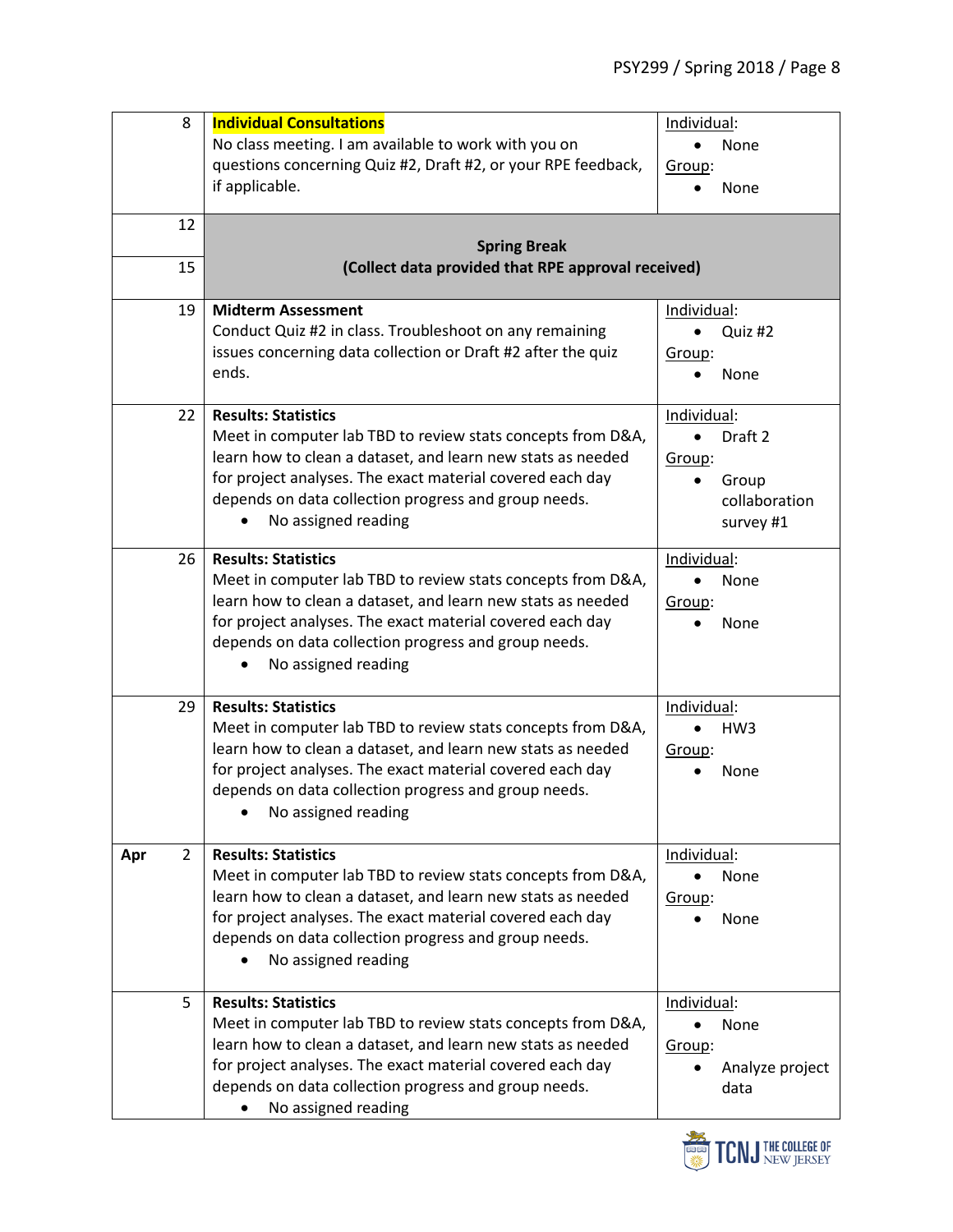| 9        | Discussion: Implications, Limitations, and Future Research<br>Overview how to summarize results for the Discussion section.<br>Work in groups to brainstorm implications of findings for                                                                                              | Individual:<br>HW4<br>$\bullet$                                                              |
|----------|---------------------------------------------------------------------------------------------------------------------------------------------------------------------------------------------------------------------------------------------------------------------------------------|----------------------------------------------------------------------------------------------|
|          | theory and practice (if at least some hypotheses supported),<br>and/or identify reasons the study did not work (if at least<br>some hypotheses were unsupported).<br>Geletkanycz & Tepper (2012)                                                                                      | Group:<br>Group<br>collaboration<br>survey #2                                                |
| 12       | <b>Open Groupwork</b><br>Work together to finalize any remaining analyses, interpret<br>results, write Discussion, or complete other tasks as needed.<br>No assigned reading                                                                                                          | Individual:<br>$\bullet$<br>None<br>Group:<br>None                                           |
| 16       | <b>Individual Consultations</b><br>No class meeting. I am available to work with you individually<br>on questions concerning your Draft #3.                                                                                                                                           | Individual:<br>None<br>Group:<br>None<br>$\bullet$                                           |
| 19       | <b>SIOP Conference: No class meeting</b><br>I will be traveling for a conference and unavailable from 4/18-<br>4/22. Finalize and submit Draft #3 in place of a class meeting.                                                                                                        | Individual:<br>Draft 3<br>$\bullet$<br>Group:<br>None                                        |
| 23       | <b>Presentations: Making a Poster</b><br>Discuss the qualities of an effective presentation. Introduce<br>the poster presentation format. Provide examples of how to<br>make an effective poster. Brainstorm questions you might be<br>asked.<br>Beins & Beins (2008), chapter 16     | Individual:<br>None<br>$\bullet$<br>Group:<br>None                                           |
| 26       | <b>Presentations: Draft Poster</b><br>Finalize design and determine roles within group for<br>explaining different aspects of the study.<br>No assigned reading                                                                                                                       | Individual:<br>None<br>Group:<br>Draft digital<br>poster                                     |
| 30       | <b>Presentations: Practice Poster Session</b><br>Take turns presenting posters in class. Give and receive<br>feedback on the presentation in advance of Celebration of<br>Student Achievement.<br>No assigned reading<br>$\bullet$                                                    | Individual:<br>None<br>$\bullet$<br>Group:<br>Final printed<br>poster                        |
| 3<br>May | <b>Individual Consultations</b><br>Class meeting waived in place of attending the Celebration of<br>Student Achievement on Wednesday May 2nd. I am available<br>to meet to discuss any last-minute questions about the final<br>draft of the paper (Draft #4).<br>No assigned reading | Individual:<br>None<br>Group:<br>CoSA<br>presentation<br>Group<br>collaboration<br>survey #3 |